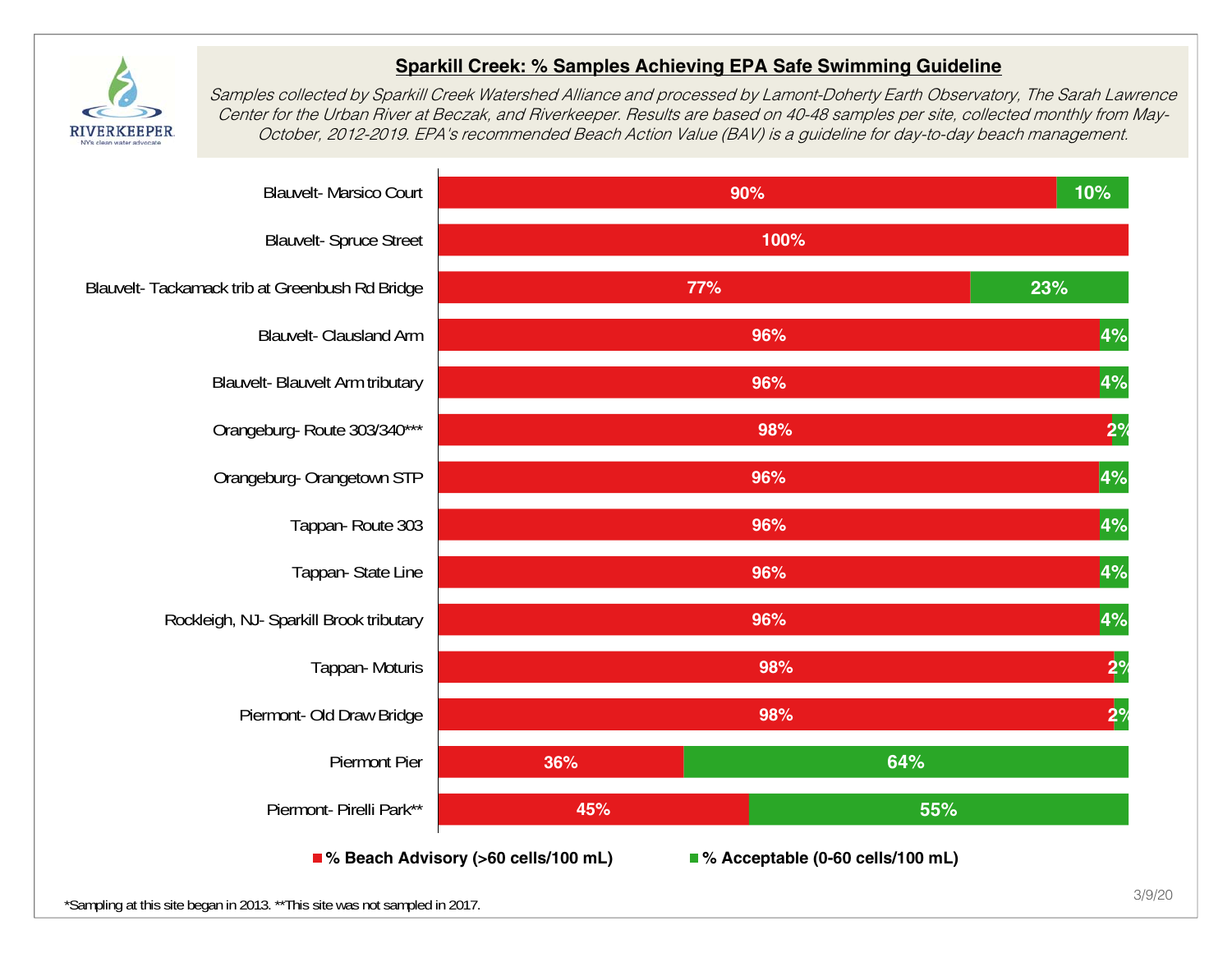

## **Sparkill Creek: Geometric Means of Enterococcus Counts**

Samples collected by Sparkill Creek Watershed Alliance and processed by Lamont-Doherty Earth Observatory, The Sarah Lawrence College Center for the Urban River at Beczak, and Riverkeeper. Results are based on 40-48 samples per site, collected monthly from May-October, 2012-2019. The geometric mean is a weighted average.